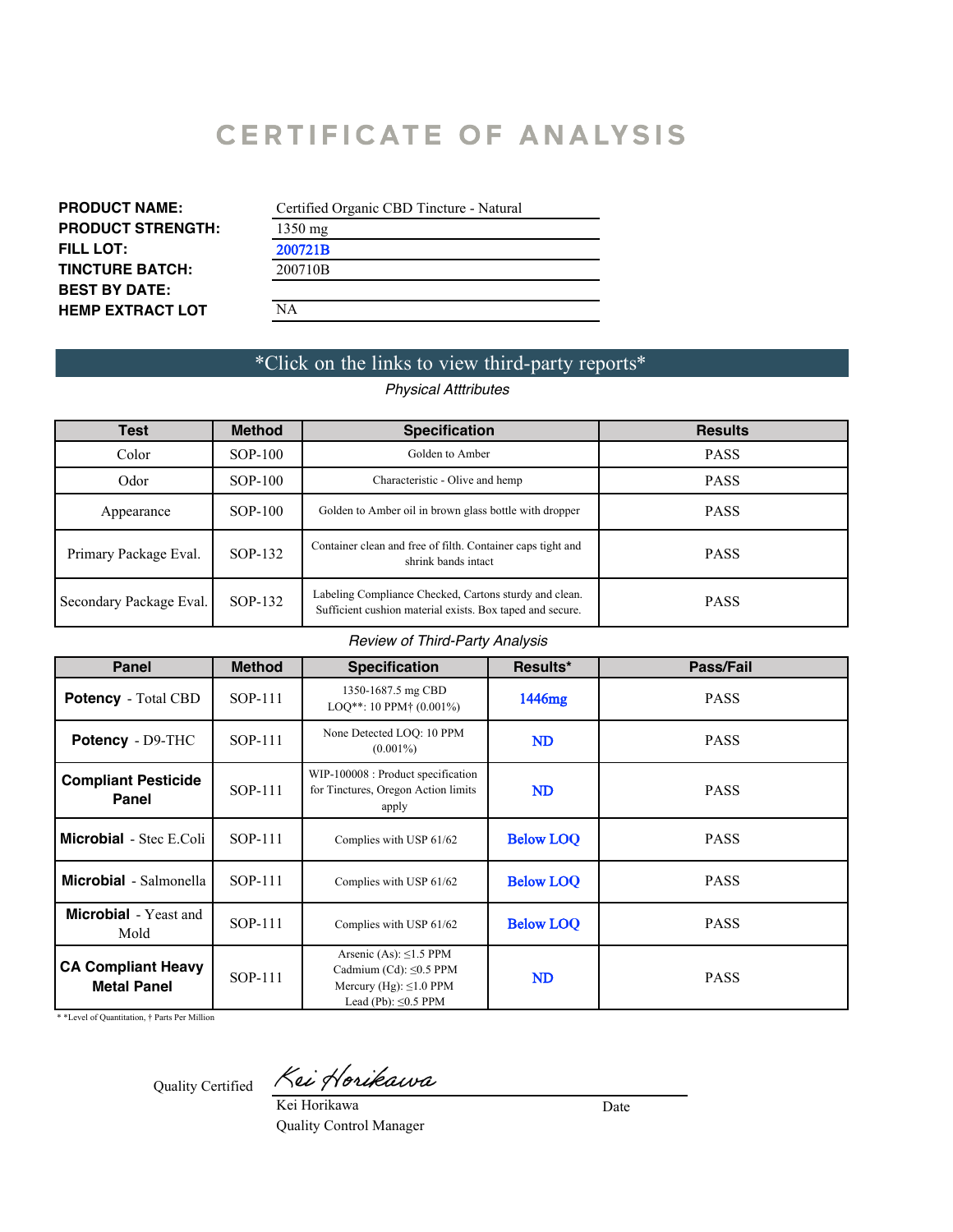|                                | B1014-003<br>retention ID 24964 | sample ID 24964       |                                                               |                                                                                                     | <b>7USC1639 Certificate of Analysis</b> |
|--------------------------------|---------------------------------|-----------------------|---------------------------------------------------------------|-----------------------------------------------------------------------------------------------------|-----------------------------------------|
| certificate ID<br><b>OKR42</b> | THC‡ ND                         | cannabinoids 1390.6mg | analysis: 10/22/2020 12:01:11 PM<br>per 30 mL<br>CBD‡ 1362.8m | <b>This Product</b><br><b>Has Been</b><br><b>Tested and</b><br><b>Complies with</b><br>7USC1639o(1) | Stillwater<br>Laboratories              |
| order 8689                     | received 10/22/2020 12:01:11 PM |                       |                                                               |                                                                                                     | 7USC1639 Infused                        |
| test tag<br>sample wgt 15.0 g  |                                 |                       |                                                               |                                                                                                     |                                         |
|                                |                                 |                       |                                                               |                                                                                                     |                                         |

#### 10/23/2020 ⊗ 0KR42 ⊗ 10/23/2020 ⊗ 0KR Inspection MSP-7.5.1.2

OC DESCRIPTION: Oil sample (15.00g) received in a client-labeled bottle, by commercial 8 OKR42 8 10/23/2020 10/2020 courier. Labeled 24964.

| Potency per 30 mL                                 | MSP-7.5.1.4       | error<br>(95%CI k=2)<br>LOD.<br>LOQ |  |  |
|---------------------------------------------------|-------------------|-------------------------------------|--|--|
| tetrahydrocannabolic acid (THCa)                  | <b>ND</b>         | $0.16$   $0.49$   $\pm 0.49$ mg     |  |  |
| Δ9-tetrahydrocannabinol (Δ9 THC)                  | ND.               | $0.1510.461 \pm 0.46$ mg            |  |  |
| $\Delta$ 8-tetrahydrocannabinol ( $\Delta$ 8 THC) | ND.               | $0.21$   $0.62$   $\pm 0.62$ mg     |  |  |
| tetrahydrocannabivarin (THCv)                     | <b>ND</b>         | $0.17$   $0.51$   $\pm 0.51$ mg     |  |  |
| cannabidiolic acid (CBDa)                         | ND.               | $0.14$   0.42   $\pm 0.42$ mg       |  |  |
| cannabidiol (CBD)                                 | 1362.8mg          | $0.16$   $0.48$   $\pm 23.33$ mg    |  |  |
| cannabidivarin (CBDv)                             | 5.6 <sub>mg</sub> | $0.16$   $0.48$   $\pm 0.58$ mg     |  |  |
| cannabigerolic acid (CBGa)                        | ND.               | $0.14$   $0.43$   $\pm 0.43$ mq     |  |  |
| cannabigerol (CBG)                                | 22.2mg            | $0.17$   $0.52$   $\pm 0.90$ mg     |  |  |
| cannabinol (CBN)                                  | ND                | $0.09$   0.26   ±0.26mg             |  |  |
| cannabichromene (CBC)                             | ND.               | $0.16$   0.48   $\pm 0.48$ mg       |  |  |

| Microbial                | MSP-7.5.1.10        | limit                 | <b>Metals</b>             | MSP-7.5.1.11     | limit      | Pesticides          | MSP-7.5.1.8 | limit     | <b>Pesticides</b>                                          | MSP-7.5.1.8                | limit      |  |
|--------------------------|---------------------|-----------------------|---------------------------|------------------|------------|---------------------|-------------|-----------|------------------------------------------------------------|----------------------------|------------|--|
|                          |                     |                       | Arsenic PASS              |                  | 1500 ppb   | Daminozide          | <b>PASS</b> | $0.0$ ppm | Piperonylbutoxide                                          | <b>PASS</b>                | 8.0 ppm    |  |
|                          |                     |                       | Cadmium PASS              |                  | 500 ppb    | <b>Dichlorvos</b>   | <b>PASS</b> | $0.0$ ppm | <b>Prallethrin</b>                                         | <b>PASS</b>                | $0.4$ ppm  |  |
|                          |                     |                       |                           | <b>Lead PASS</b> | 500 ppb    | Diazinon            | <b>PASS</b> | $0.2$ ppm | Propiconazole                                              | <b>PASS</b>                | 20.0 ppm   |  |
| <b>Ochratoxin A PASS</b> |                     | 20 ppb                | Mercury PASS              |                  | 300 ppb    | Dimethoate          | <b>PASS</b> | $0.0$ ppm | Propoxur                                                   | <b>PASS</b>                | $0.0$ ppm  |  |
| Aflatoxin PASS 20 ppb    |                     |                       |                           |                  |            | Etoxazole           | <b>PASS</b> | $1.5$ ppm | Pyrethrin                                                  | <b>PASS</b>                | $1.0$ ppm  |  |
|                          |                     |                       |                           |                  |            | Fenoxycarb          | <b>PASS</b> | $0.0$ ppm | Pvridaben                                                  | <b>PASS</b>                | 3.0 ppm    |  |
| Solvents                 | MSP-7.5.1.7         | limit                 | <b>Pesticides</b>         | MSP-7.5.1.8      | limit      | Fenpyroximate       | <b>PASS</b> | $2.0$ ppm | Spinetoram                                                 | <b>PASS</b>                | 3.0 ppm    |  |
| Acetone PASS             |                     | 5000 ppm              | Abamectin PASS 0.3 ppm    |                  |            | Fipronil            | <b>PASS</b> | $0.0$ ppm | Spinosad                                                   | <b>PASS</b>                | 3.0 ppm    |  |
| <b>Acetonitrile PASS</b> |                     | 410 ppm               | Acephate PASS             |                  | $5.0$ ppm  | Flonicamid          | <b>PASS</b> | $2.0$ ppm | Spiromesifen                                               | <b>PASS</b>                | $12.0$ ppm |  |
| Benzene PASS             |                     | 0 ppm                 | Acequinocyl PASS          |                  | 4.0 ppm    | Fludioxonil         | <b>PASS</b> | 30.0 ppm  | Spirotetramat                                              | <b>PASS</b>                | $13.0$ ppm |  |
|                          | <b>Butane PASS</b>  | 5000 ppm              | Acetamiprid PASS          |                  | 5.0 ppm    | Hexythiazox         | <b>PASS</b> | $2.0$ ppm | Spiroxamine                                                | <b>PASS</b>                | $0.0$ ppm  |  |
| Chloroform PASS          |                     | 0 ppm                 | <b>Aldicarb PASS</b>      |                  | $0.0$ ppm  | Imazalil            | <b>PASS</b> | $0.0$ ppm | Tebuconazole                                               | <b>PASS</b>                | $2.0$ ppm  |  |
| Cyclohexane PASS         |                     | 0 ppm                 | Azoxystrobin PASS         |                  | 40.0 ppm   | Imidacloprid        | <b>PASS</b> | 3.0 ppm   | Thiacloprid                                                | <b>PASS</b>                | $0.1$ ppm  |  |
|                          | <b>Ethanol PASS</b> | 10000 ppm             | Bifenazate PASS           |                  | $5.0$ ppm  | Malathion           | <b>PASS</b> | $5.0$ ppm | Thiamethoxam                                               | <b>PASS</b>                | 4.5 ppm    |  |
| <b>Heptane PASS</b>      |                     | 5000 ppm              | Bifenthrin PASS 0.5 ppm   |                  |            | Metalaxyl           | <b>PASS</b> | 15.0 ppm  | Trifloxystrobin                                            | <b>PASS</b>                | 30.0 ppm   |  |
| Hexane PASS              |                     | 290 ppm               | Boscalid PASS             |                  | $10.0$ ppm | Methiocarb          | <b>PASS</b> | $0.0$ ppm |                                                            |                            |            |  |
| Isopropyl alcohol PASS   |                     | 5000 ppm              | Carbaryl PASS 0.5 ppm     |                  |            | Methomyl            | <b>PASS</b> | $0.1$ ppm |                                                            |                            |            |  |
| <b>Methanol PASS</b>     |                     | 3000 ppm              | Carbofuran PASS           |                  | $0.0$ ppm  | Methyl parathion    | <b>PASS</b> | $0.0$ ppm | <b>INSTRUMENTS</b>                                         |                            |            |  |
| <b>Pentane PASS</b>      |                     | 5000 ppm              | Chloantraniliprole PASS   |                  | $40.0$ ppm | Mevinphos           | <b>PASS</b> | $0.0$ ppm | potency: HPLC (LC2030C-UV)                                 |                            |            |  |
| Propane PASS             |                     | 5000 ppm              | Chlorfenapyr PASS         |                  | $0.0$ ppm  | Myclobutanil        | <b>PASS</b> | $9.0$ ppm | terpenes: GCMS (QP2020/HS20)                               |                            |            |  |
| <b>Toluene PASS</b>      |                     | 890 ppm               | <b>Chlorpyrifos PASS</b>  |                  | $0.0$ ppm  | Naled               | <b>PASS</b> | $0.5$ ppm | solvents: GCMS (QP2020/HS20)                               |                            |            |  |
|                          |                     | Xylenes PASS 2170 ppm | Clofentezine PASS 0.5 ppm |                  |            | Oxamyl              | <b>PASS</b> | $0.2$ ppm | pesticides: LCMSMS (LC8060)<br>mycotoxins: LCMSMS (LC8060) |                            |            |  |
|                          |                     |                       | Coumaphos PASS            |                  | $0.0$ ppm  | Paclobutrazol       | <b>PASS</b> | $0.0$ ppm | microbial: qPCR (AriaMx) and plating                       |                            |            |  |
|                          |                     |                       | <b>Cyfluthrin PASS</b>    |                  | $1.0$ ppm  | Permethrin          | <b>PASS</b> | 20.0 ppm  |                                                            | metals: ICPMS (ICPMS-2030) |            |  |
|                          |                     |                       | Cypermethrin PASS 1.0 ppm |                  |            | <b>Phosmet PASS</b> |             | $0.2$ ppm |                                                            |                            |            |  |

⨂ 0KR42 ⨂ 10/23/2020 ⨂ 0KR42 ⨂ 10/23/2020 ⨂ 0KR42 ⨂ SECURITY FEATURE: WATERMARK MUST MATCH CERTIFICATE ID AND ISSUE DATE

Certified by: **Stillwater Laboratories Inc.** MT License L00001, 7, 8 6073 US93N Suite 5 Olney MT 59927 406-881-2019

Certified by:<br>
MT License L00001, 7, 8<br>
MT License L00001, 7, 8<br>
Stillwater Labs. The format, layout,<br>
Stillwater Labs. The format, layout, <u>Communications</u> Communications Suite 5<br>
Olney MT 59927<br>
406-881-2019<br>
Laboratories Inc. © 2020<br>
Laboratories Inc. © 2020 Certificate #4961.01 ISO/IEC 17025:2017

 $\bigotimes_{i=1}^{\infty}$  or  $\bigotimes_{i=1}^{\infty}$  10/23/2020  $\bigotimes_{i=1}^{\infty}$  10/23/2020  $\bigotimes_{i=1}^{\infty}$ https://portal.a2la.org/scopepdf/4961-01.pdf



Deputy Director

 $\frac{10}{20}$ Justin M Johnston **Printed** 10/27/2020 4:45 PM